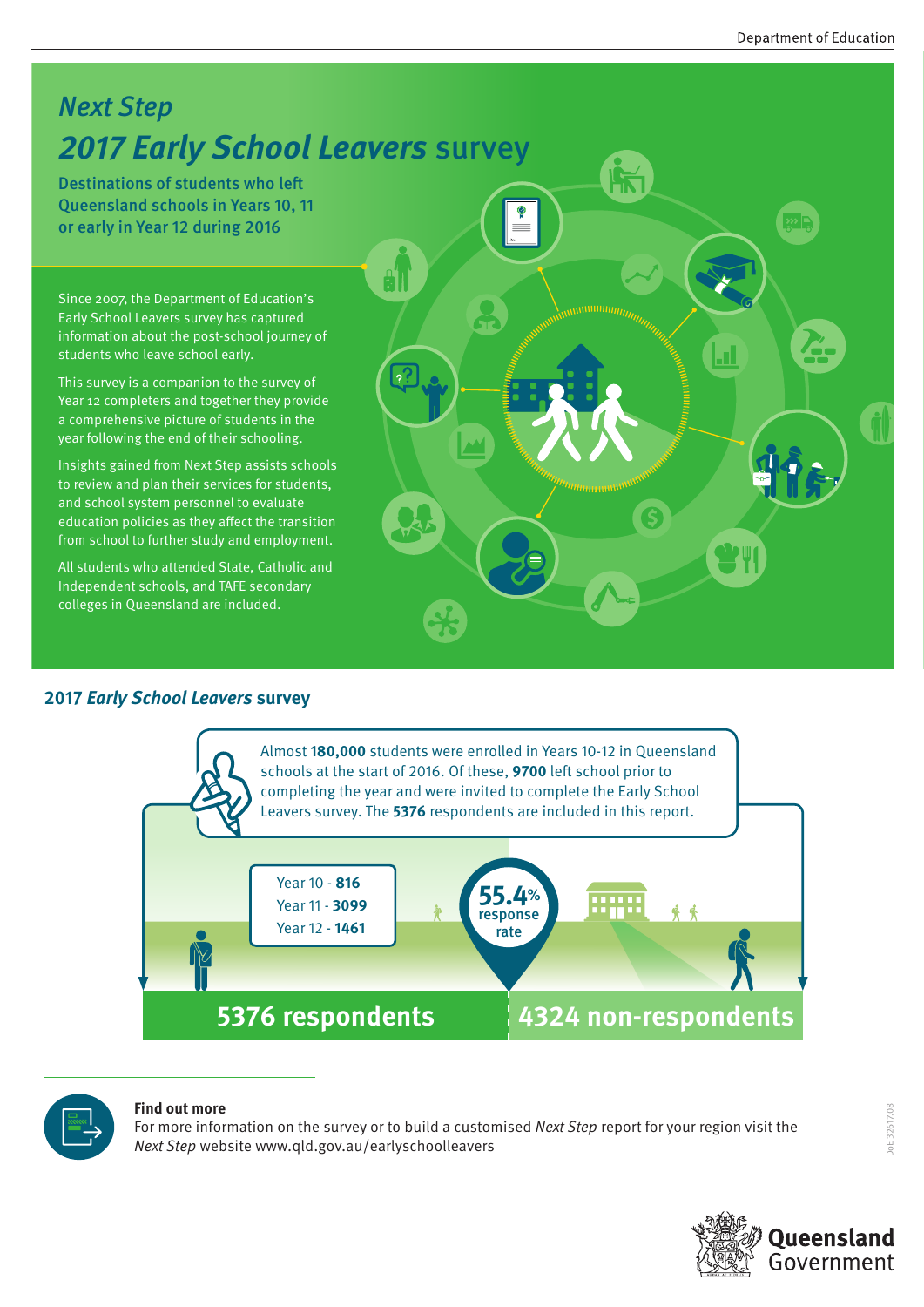# **Post-school engagement**

#### **Engagement in education, training or employment**



#### **Post school engagement in education, training or employment over time**



All early school leavers were assigned to a **main destination**. This categorisation system prioritises education related destinations over other destinations. For example early school leavers who were both studying and working are reported as studying for their main destination. Apprentices and trainees are reported as being in education or training.

<sup>1</sup> Percentages in this report have been rounded to one decimal point

<sup>2</sup> 'In education or training' includes bachelor degree, VET certificate study, secondary study, apprentices and trainees

<sup>&</sup>lt;sup>3</sup> Comparisons with other groups should be interpreted with caution due to the lower survey response rate for Indigenous persons (37.1%)

<sup>4</sup> Students who were not living in a 'Major Cities' category area of the Australian Bureau of Statistics' Remoteness Structure 5 Australian Bureau of Statistics' Index of Relative Socio-Economic Disadvantage (Queensland, Quintile 1, area based).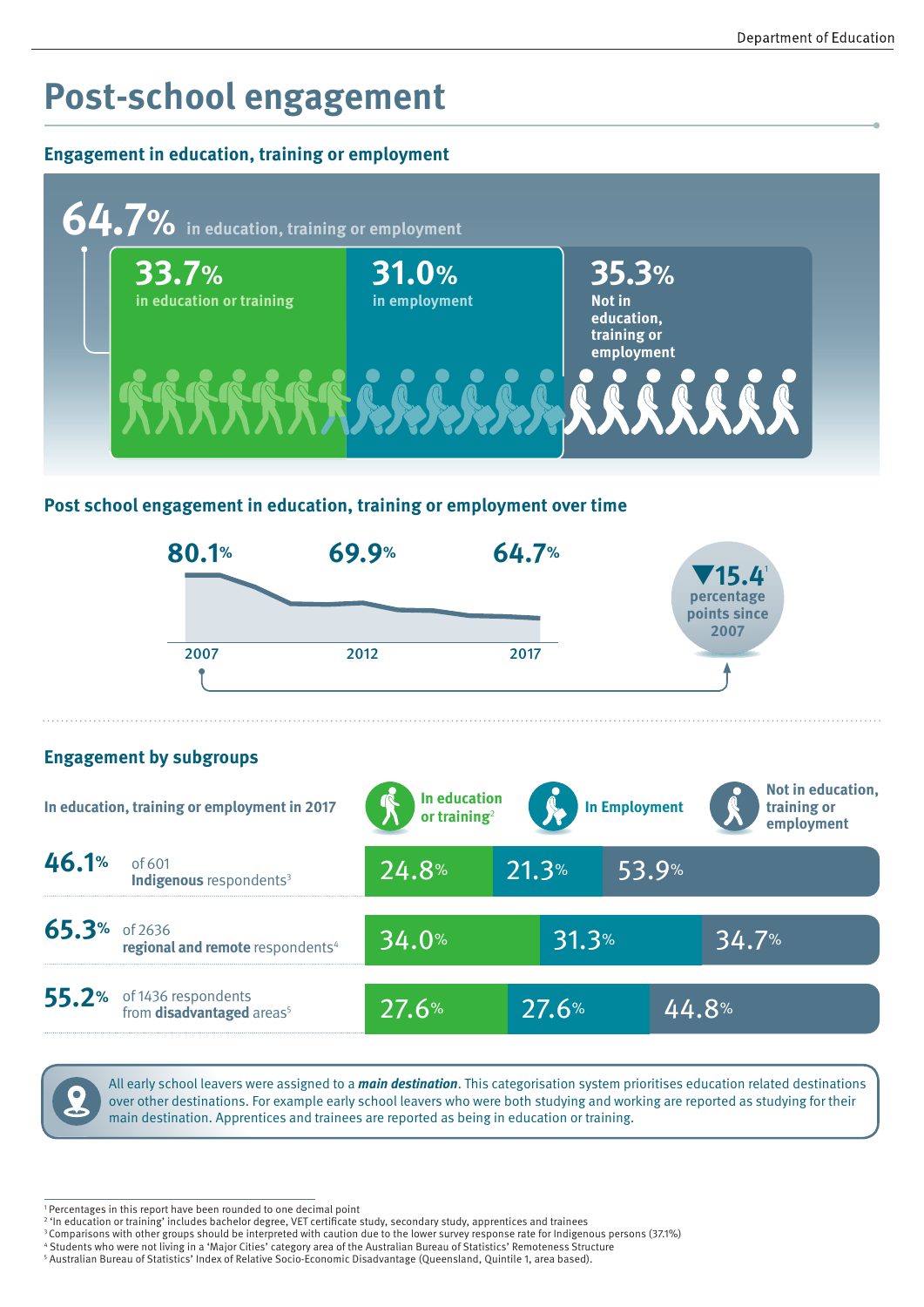# **Post-school engagement**

 $\rightarrow$  Percentage point change

#### **Why are they leaving?**

**Single most important reason for leaving school**

| $\blacktriangledown 8.3$<br>since 2012                                                                                                                                                                  | 18.3%<br>$\blacktriangledown$ 1.9<br>$\overline{\text{s}}$ ince 2012 | 11.8%<br>$\blacktriangle$ 7.3<br>since 2012 | 8.1%<br>$\blacktriangle$ 1.0<br>since 2012                                           |       | 7.9%<br>$\blacktriangle$ 1.8<br>since 2012 | Ē.<br>7.0%<br>$\blacktriangle$ 1.7<br>since 2012 | $\blacktriangledown$ 1.6<br>since 2012           |
|---------------------------------------------------------------------------------------------------------------------------------------------------------------------------------------------------------|----------------------------------------------------------------------|---------------------------------------------|--------------------------------------------------------------------------------------|-------|--------------------------------------------|--------------------------------------------------|--------------------------------------------------|
| To get a job/<br>apprenticeship                                                                                                                                                                         | Did not like<br>school                                               | <b>Health reasons</b>                       | <b>Behaviour of</b><br>Asked to leave<br>students disrupted<br>by school<br>my study |       |                                            | <b>Difficult</b><br>academically                 | <b>Study options</b><br>did not meet<br>my needs |
| <b>Engagement by reason for leaving school</b><br>Not in education,<br>In education<br><b>In Employment</b><br>In education, training or employment in 2017<br>training or<br>or training<br>employment |                                                                      |                                             |                                                                                      |       |                                            |                                                  |                                                  |
| 86.8% of 1193 respondents who left<br>to get a job/apprenticeship                                                                                                                                       |                                                                      |                                             | 54.1%                                                                                |       |                                            | 32.8%                                            | 13.2%                                            |
| 65.6% of 986 respondents who left<br>because they did not like school                                                                                                                                   |                                                                      |                                             | 27.5%                                                                                | 38.1% |                                            |                                                  | 34.4%                                            |
| 51.7% of 633 respondents who left due<br>to health reasons                                                                                                                                              |                                                                      |                                             | 25.3%                                                                                |       | 26.4%<br>48.3%                             |                                                  |                                                  |
| 61.3% of 437 respondents who left due to<br>the behaviour of other students<br>disrupting their study                                                                                                   |                                                                      |                                             | 32.5%                                                                                | 28.8% |                                            | 38.7%                                            |                                                  |
| 48.9% of 427 respondents who left because<br>they were asked to leave by school                                                                                                                         |                                                                      |                                             | 19.4%                                                                                | 29.5% |                                            | 51.1%                                            |                                                  |
| 61.2% of 374 respondents who left because<br>school was difficult academically                                                                                                                          |                                                                      |                                             | 29.4%                                                                                | 31.8% |                                            | 38.8%                                            |                                                  |
| 75.2% of 371 respondents who left because the<br>study options did not meet their needs                                                                                                                 |                                                                      |                                             | 47.2%                                                                                |       | 28.0%                                      |                                                  | 24.8%                                            |

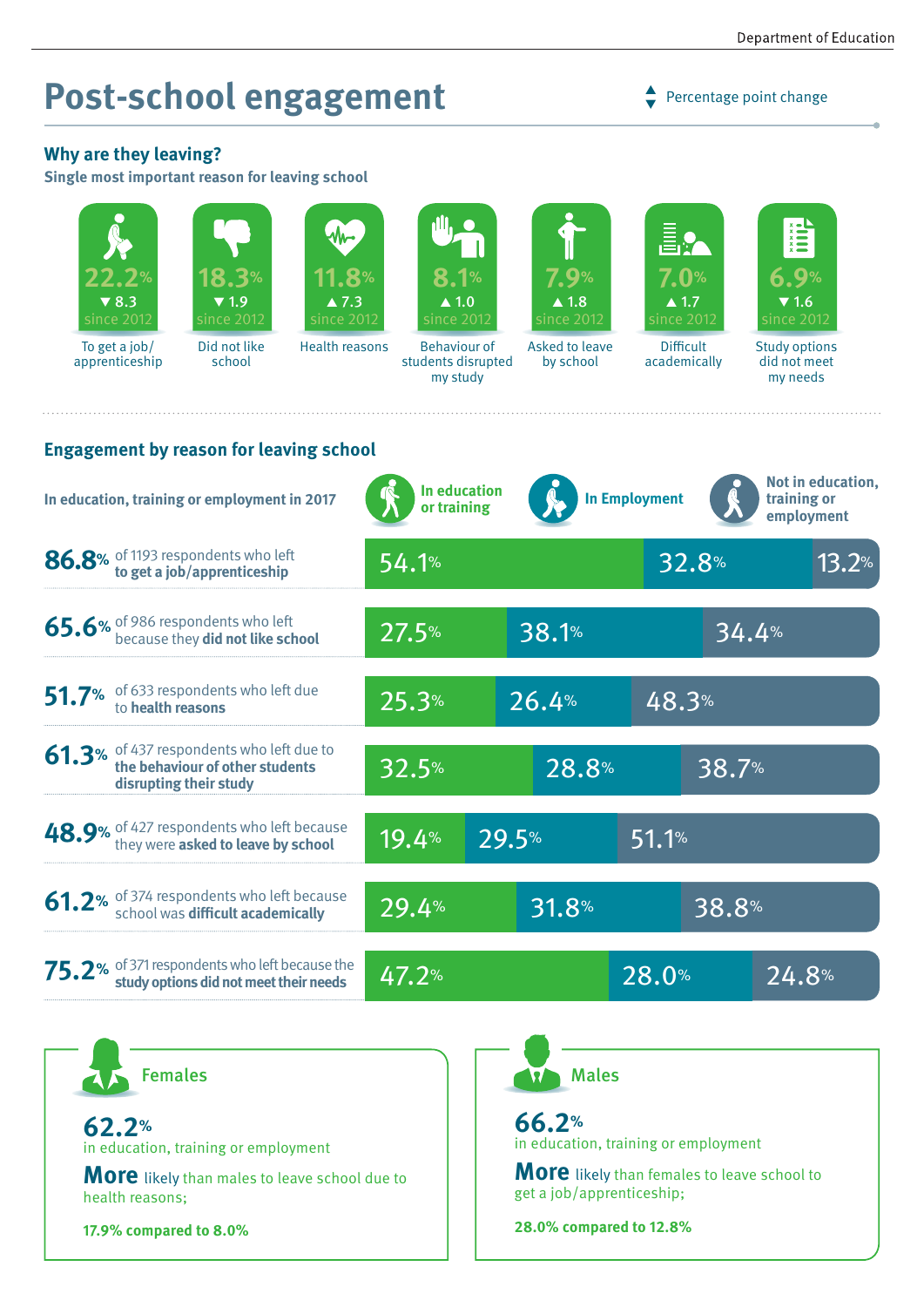

Post-school destinations of young people can be influenced by a number of factors such as general economic conditions. Immediate post-school status gives only a partial view of the experiences of early school leavers, as it can take several years for stable patterns to emerge as people move between different types of education, training and work.

6 Campus-based study includes bachelor degree, VET certificate and secondary study levels

91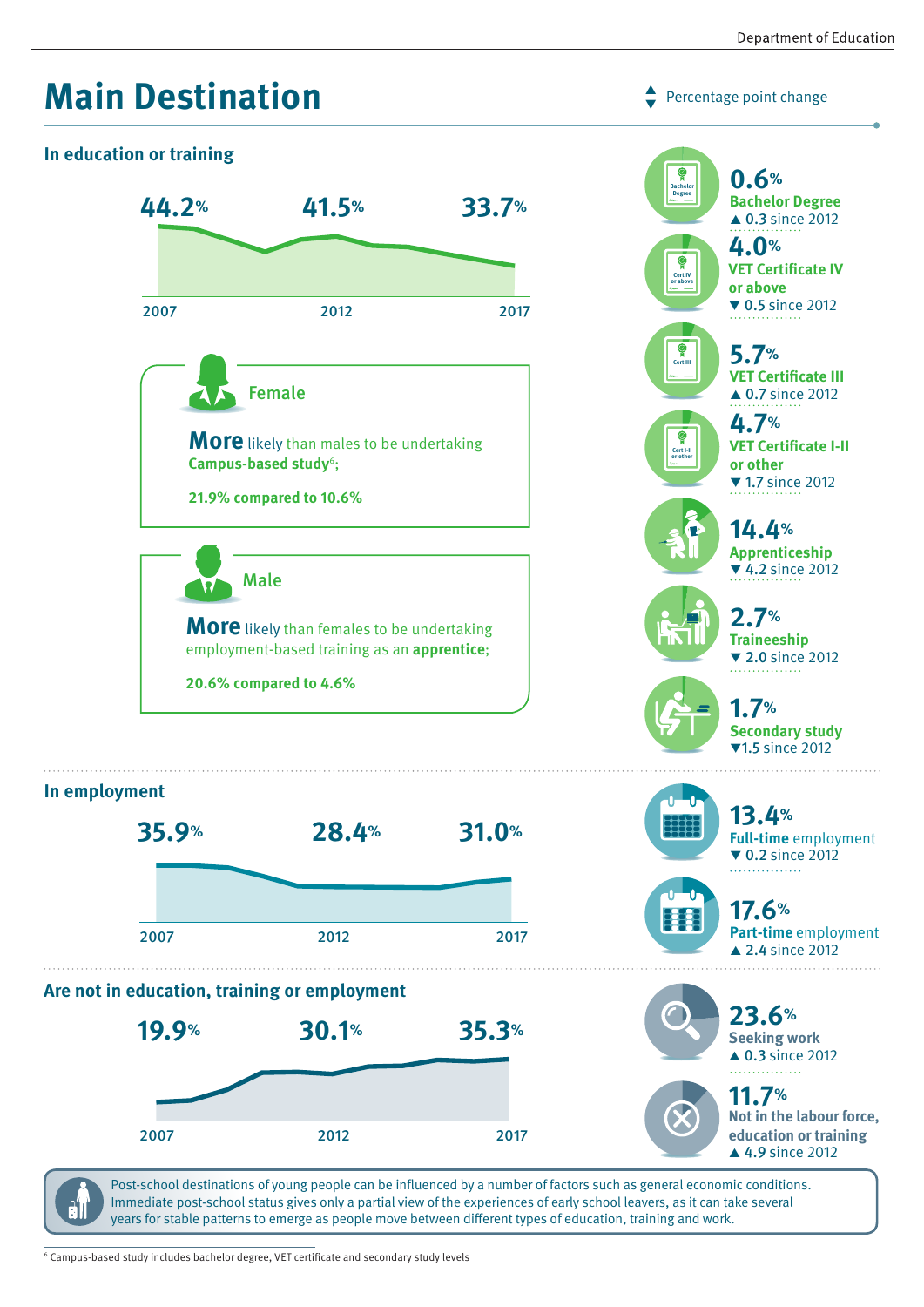## **Destination: Education and Training**

Percentage point change  $\blacktriangledown$ 



**Main reason for not studying** for the 3565 respondents not in education and training:



19.6% Not interested/finished studying 12.8% Undecided and considering options **11.1%** Looking for work/apprenticeship/traineeship **10.7%** Work commitments **7.8%** Waiting for course/training to begin

7 includes Adult Tertiary Preparation, Creative Industries, Vocational Skills Development and Bridging Courses